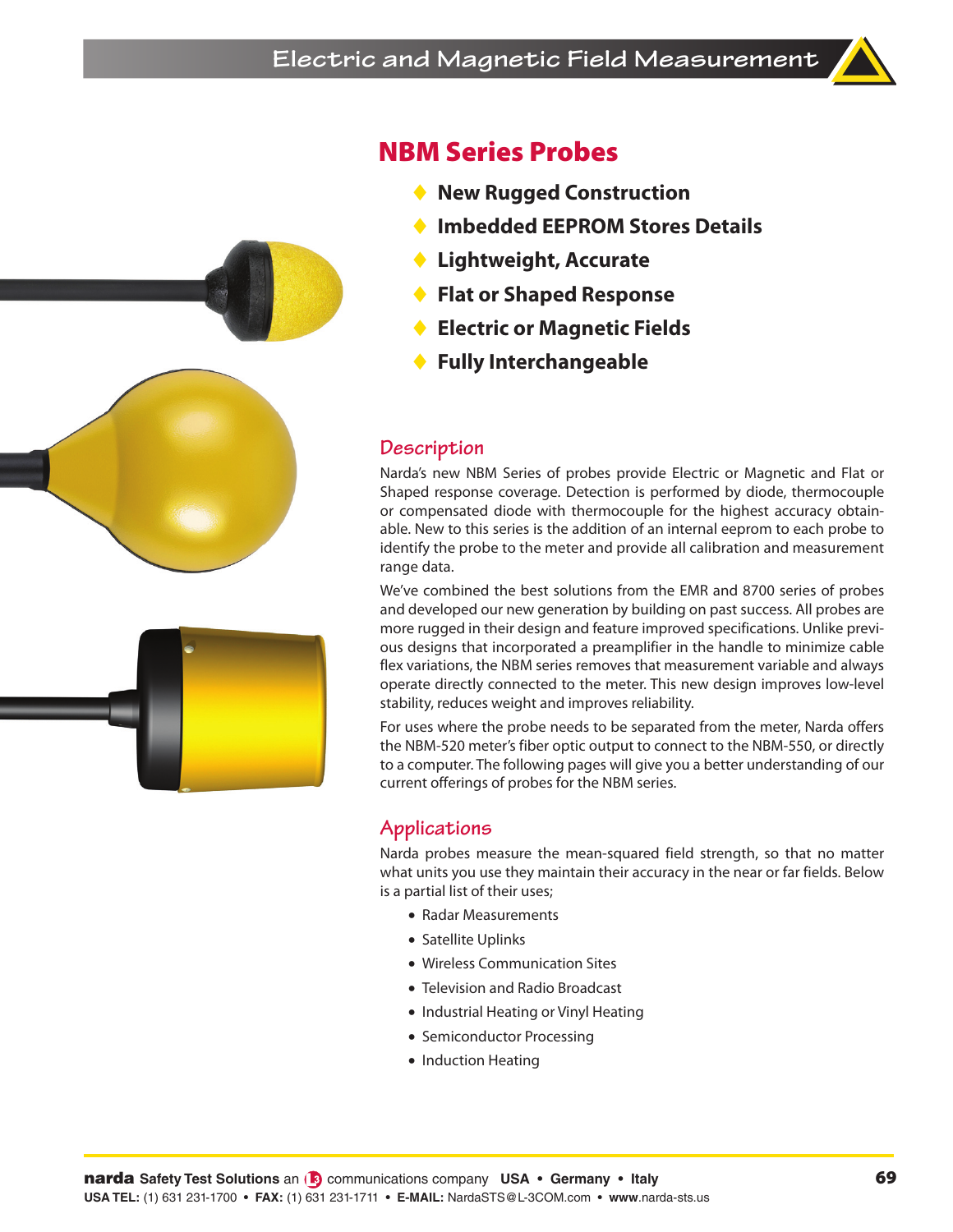

## **Specifications**

| Probe<br>Model No.                                          | <b>Probe</b><br><b>Ordering No.</b> | <b>Frequency</b><br>Range <sup>a</sup> | <b>Measurement</b><br>Range                                                       | <b>Linearity</b>                                                                                                                | <b>Frequency</b><br>Sensitivity <sup>c, d</sup>                                                   |  |
|-------------------------------------------------------------|-------------------------------------|----------------------------------------|-----------------------------------------------------------------------------------|---------------------------------------------------------------------------------------------------------------------------------|---------------------------------------------------------------------------------------------------|--|
| <b>Probe EF 0391,</b><br>E-Field, Flat                      | 2402/01B                            | 100 kHz<br>to 3 GHz                    | 0.2 to 320 V/m                                                                    | $\pm 0.5$ dB (1.2 to 200 V/m)<br>±0.7dB (200 to 320 V/m)                                                                        | $\pm 0.5$ dB (100 kHz to 100 MHz)<br>$\pm$ 1.4 dB (100 MHz to 3 GHz)                              |  |
| Probe EF 0392,<br>E-Field, Flat                             | 2402/12B                            | 100 kHz<br>to 3 GHz                    | 0.8 to 1300 V/m                                                                   | $+2/-3$ dB (1 to 2 V/m)<br>$\pm 1$ dB (2 to 4 V/m)<br>$\pm 0.5$ dB (4 to 400 V/m)<br>$\pm$ 1 dB (400 to 1300 V/m)               | $\pm$ 1 dB (1 MHz to 1 GHz)<br>$\pm$ 1.25 dB (1 to 2.45 GHz)                                      |  |
| Probe EF 0691,<br><b>E-Field, Flat</b>                      | 2402/14B                            | 100 kHz<br>to 6 GHz                    | 0.35 to 650 V/m                                                                   | $\pm 0.5$ dB (2 to 400 V/m)                                                                                                     | $\pm 1.5$ dB (1 MHz to 4 GHz)                                                                     |  |
| Probe EF 1891,<br>E-Field, Flat                             | 2402/02B                            | 3 MHz<br>to 18 GHz                     | 0.8 to 1000 V/m                                                                   | $\pm$ 3 dB (0.8 to 1.65 V/m)<br>$\pm$ 1 dB (1.65 to 3.3 V/m)<br>$\pm 0.5$ dB (3.3 to 300 V/m)<br>±0.8 dB (300 to 1000 V/m       | $\pm 1.5$ dB (10 to 100 MHz)<br>$\pm$ 2.4 dB (100 MHz to 8 GHz)<br>±3.0 dB (8.0 to 18 GHz)        |  |
| Probe EF 5091,<br>E-Field, Flat                             | 2402/03B                            | 300 MHz<br>to 50 GHz                   | 8 to 614 V/m                                                                      | $\pm$ 1 dB (8 to 27 V/m)<br>$\pm 0.3$ dB ( $> 27$ V/m)                                                                          | +1.25 / -3 dB (0.3 to 1.0 GHz)<br>$\pm$ 1.25 dB (1 to 50 GHz)                                     |  |
| Probe EF 5092,<br>E-Field, Flat                             | 2402/11B                            | 300 MHz<br>to 50 GHz                   | 18 to 1370 V/m                                                                    | $\pm$ 1 dB (18 to 61.4 V/m)<br>$\pm 0.3$ dB ( $> 61.4$ V/m)                                                                     | $+1.25$ / -3 dB (0.3 to 1.0 GHz)<br>$\pm$ 1.25 dB (1 to 50 GHz)                                   |  |
| Probe EF 6091,<br><b>E-Field, Flat</b>                      | 2402/04B                            | 100 MHz<br>to 60 GHz                   | 0.7 to 300 V/m                                                                    | $\pm 3$ dB (0.7 to 2 V/m)<br>$\pm$ 1 dB (2 to 250 V/m)<br>±2 dB (250 to 400 V/m)                                                | +3.0 / -7.0 dB (100 MHz to 60 GHz)<br>±3 dB (300 MHz to 40 GHz)                                   |  |
| Probe HF 3061,<br>H-Field, Flat                             | 2402/05B                            | 300 kHz<br>to 30 MHz                   | $0.017$ to 16 A/m                                                                 | $\pm$ 3 dB (0.017 to 0.033 A/m)<br>$\pm$ 1 dB (0.033 to 0.068 A/m)<br>$\pm 0.5$ dB (0.068 to 3 A/m)<br>$\pm$ 1 dB (3 to 16 A/m) | $\pm 0.5$ dB (500 kHz to 30 MHz)                                                                  |  |
| Probe HF 0191,<br>H-Field, Flat                             | 2402/06B                            | 27 MHz<br>to 1 GHz                     | 0.026 to 16 A/m                                                                   | $\pm$ 3 dB (0.026 to 0.05 A/m)<br>$\pm$ 1 dB (0.05 to 0.1 A/m)<br>$\pm 0.5$ dB (0.1 to 3 A/m)<br>$\pm 1$ dB (3 to 16 A/m)       | $\pm 0.5$ dB (27 to 300 MHz)<br>$\pm 0.65$ dB (300 to 750 MHz)<br>$\pm$ 1.2 dB (750 MHz to 1 GHz) |  |
| <b>Probe EA 5091.</b><br>E-Field, Shaped<br><b>FCC</b>      | 2402/07B                            | 300 kHz<br>to 50 GHz                   | 0.5 to 600% of FCC<br>"Occupational/Controlled"<br>limits                         |                                                                                                                                 |                                                                                                   |  |
| Probe EB 5091,<br>E-Field, Shaped<br><b>IEEE</b>            | 2402/08B                            | 3 MHz<br>to 50 GHz                     | 0.5 to 600% of IEEE<br>C95.1-2005 for People in<br><b>Controlled Environments</b> | $\pm$ 3 dB (0.5 to 6%)                                                                                                          |                                                                                                   |  |
| Probe EC 5091,<br>E-Field, Shaped<br>SC <sub>6</sub> Canada | 2402/09B                            | 300 kHz<br>to 50 GHz                   | 0.5 to 600% of Safety<br>Code 6 for People in<br><b>Controlled Environments</b>   | $±1$ dB (6 to 100%)<br>$\pm$ 2 dB (100 to 600%)                                                                                 | $\pm$ 2.0 dB from Standard                                                                        |  |
| Probe ED 5091,<br>E-Field, Shaped<br><b>ICNIRP</b>          | 2402/10B                            | 300 kHz<br>to 50 GHz                   | 0.5 to 600% of ICNIRP<br>Recommendations for<br><b>Occupational Exposures</b>     |                                                                                                                                 |                                                                                                   |  |

#### **NOTES:**

- a Cutoff frequency at approximately -3 dB (-6 dB for EF 6091)
- <sup>b</sup> Pulse Length 1 µsec., duty cycle 1:100 (1:1000 for EF5091 and EF 5092)
- <sup>c</sup> Frequency Sensitivity can be compensated for by the use of correction factors stored in the probes' memory.
- d Accuracy of the fields generated to calibrate the probes is  $\pm 1$  dB
- <sup>e</sup> Uncertainty due to varying polarization (verified by type approval test for meter with probe). Ellipse ratio included and calibrated for each probe.
- <sup>f</sup> Frequencies above 30 MHz.

Unless otherwise noted, specifications apply at reference condition: device in the far-field of source, ambient temperature 23  $\pm$ 3°C, relative humidity 25 - 75%, sinusoidal signal

Probes Model Numbers beginning with EF or HF are flat frequency response and employ diode sensors, except EF 5091 and EF 5092, which employ thermocouple sensors

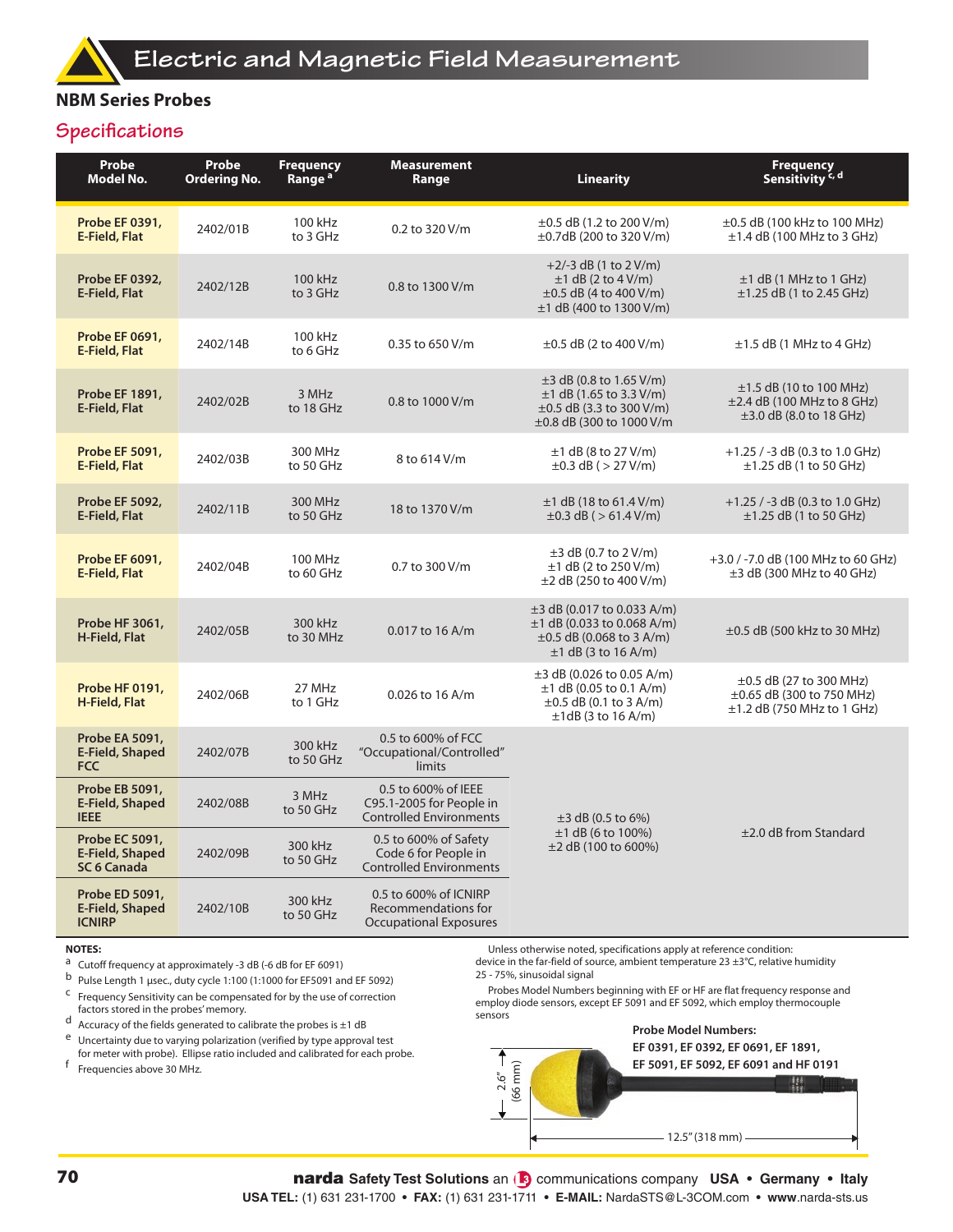# **Specifications**

| <b>Isotropic</b><br>Response <sup>e</sup>                       | cw<br><b>Overload</b>   | <b>Peak</b><br>Overload b | <b>Calibration</b><br><b>Frequencies</b>                                                                                                | <b>Thermal</b><br>Response                                                     | <b>Humidity</b>                          | Weight                 |
|-----------------------------------------------------------------|-------------------------|---------------------------|-----------------------------------------------------------------------------------------------------------------------------------------|--------------------------------------------------------------------------------|------------------------------------------|------------------------|
| $±1$ dB for $f > 1$ MHz                                         | 170 mW/cm <sup>2</sup>  | 17 W/cm <sup>2</sup>      | 0.1, 0.2, 0.3, 1.0, 3.0, 10, 27.12, 100, 200,<br>300, 500, 750, 1000, 1800, 2450, 2700,<br>3000 MHz                                     | $+0.2 / -1$ dB                                                                 | 5 to 95% RH<br>$\omega \leq 25^{\circ}C$ | 3.2 oz.<br>90 qms.     |
| ±1 dB                                                           | 1000 mW/cm <sup>2</sup> | 100 W/cm <sup>2</sup>     | 0.1, 0.2, 0.3, 1.0, 3.0, 10, 27.12, 100, 200,<br>300, 500, 750, 1000, 1800, 2450, 2700,<br>3000 MHz                                     | $+0.2 / -1.5 dB$<br>$(\pm 0.025 \text{ dB/K} \omega)$<br>10 to $50^{\circ}$ C) | 5 to 95% RH<br>$\omega \leq 25^{\circ}C$ | 3.2 oz.<br>90 gms.     |
| ±1 dB                                                           | 265 mW/cm <sup>2</sup>  | 26 W/cm <sup>2</sup>      | 0.1, 0.2, 0.3, 1.0, 3.0, 10, 27.12, 100, 200,<br>300, 500, 750, 1000, 1800, 2450, 2700,<br>3000, 4000, 5000, 6000 MHz                   | $+0.2 / -1$ dB                                                                 | 5 to 95% RH<br>$\omega \leq 25^{\circ}C$ | 3.2 oz.<br>90 gms.     |
| $±1.5$ dB<br>(10 MHz to 8 GHz)<br>$\pm 2.0$ dB<br>$(f > 8$ GHz) | $700 \text{ mW/cm}^2$   | 70 W/cm <sup>2</sup>      | 3, 10, 27, 100, 200, 300, 500, 750 MHz<br>1.0, 1.8, 2.45, 3.0, 4.0, 5.0, 6.0, 7.0, 8.2, 9.3,<br>10, 11, 18 GHz                          | $+0.2 / -1.5 dB$<br>$(\pm 0.025 \text{ dB/K} \omega)$<br>10 to $50^{\circ}$ C) | 5 to 95% RH<br>$\omega \leq 28^{\circ}C$ | 3.2 oz.,<br>90 gms.    |
| $\pm$ 0.75 dB                                                   | 600 mW/cm <sup>2</sup>  | 200 W/cm <sup>2</sup>     | 300, 750 MHz,<br>1.0, 1.8, 2.45, 4.0, 8.2, 9.3, 10, 11, 18, 26.5,<br>40, 45.5 GHz                                                       | $\pm 0.0$ dB                                                                   | 5 to 95% RH<br>$\omega \leq 25^{\circ}C$ | 3.2 oz.,<br>90 gms.    |
| $\pm$ 0.75 dB                                                   | 1500 mW/cm <sup>2</sup> | 600 W/cm <sup>2</sup>     | 300, 750 MHz,<br>1.0, 1.8, 2.45, 4.0, 8.2, 9.3, 10, 11, 18, 26.5,<br>40, 45.5 GHz                                                       | $\pm 0.0$ dB                                                                   | 5 to 95% RH<br>$\omega \leq 25^{\circ}C$ | 3.2 oz.<br>90 gms.     |
| $±1.0$ dB                                                       | 680 mW/cm <sup>2</sup>  | 1 W/cm <sup>2</sup>       | 27, 50, 80, 100, 200, 300, 500, 750 MHz<br>1.0, 1.7, 2.45, 3.0, 4.0, 5.0, 6.0, 7.0, 8.2, 10,<br>11, 18, 26.5, 40, 45.5, 60 GHz          | $\pm 0.9$ dB<br>$(-0.03$ dB/K)                                                 | 5 to 95% RH<br>$\omega \leq 25^{\circ}C$ | 3.2 oz.,<br>90 gms.    |
| $±1.0$ dB                                                       | $> 35$ A/m              | $>$ 350 A/m               | $0.1, 0.15, 0.2, 0.3, 0.4, 0.5, 0.6, 0.7, 0.8, 0.9,$<br>1.0, 1.2, 1.5, 2.0, 3.0, 4.0, 5.0, 10, 15, 20, 25,<br>27.12, 30 MHz             | $+0.2 / -0.8$ dB<br>$(\pm 0.025$ dB/K<br>@ 10 to 50° C)                        | 5 to 95% RH<br>$\omega \leq 28^{\circ}C$ | $6.7$ oz.,<br>190 gms. |
| $\pm 1.0$ dB                                                    | $> 20$ A/m              | $> 200$ A/m               | 10, 15, 20, 27.12, 30, 35, 40, 50, 60, 70, 80,<br>90, 100, 120, 150, 180, 200, 250, 300, 400,<br>433, 500, 600, 700, 800, 900, 1000 MHz | $+0.5 / -0.8$ dB<br>$(\pm 0.025 \text{ dB/K} \omega)$<br>10 to $50^{\circ}$ C) | 5 to 95% RH<br>$\omega \leq 28^{\circ}C$ | 3.2 oz.,<br>90 qms.    |
|                                                                 |                         |                           |                                                                                                                                         |                                                                                |                                          |                        |
| $\pm 2.0$ dB <sup>f</sup>                                       | 3000% of<br>Standard    | 32 dB above<br>Standard   | 0.3, 3.0, 10, 30, 100, 300, 750 MHz,<br>1.0, 1.8, 2.45, 4.0, 8.2, 10, 18, 26.5, 40,<br>45.5 GHz                                         | $\pm 0.5$ dB                                                                   | 5 to 95% RH<br>$\omega \leq 25^{\circ}C$ | 7.3 oz.,<br>206 gms    |



**narda** Safety Test Solutions an **B** communications company USA • Germany • Italy **71 USA TEL:** (1) 631 231-1700 **• FAX:** (1) 631 231-1711 **• E-MAIL:** NardaSTS@L-3COM.com **• www**.narda-sts.us